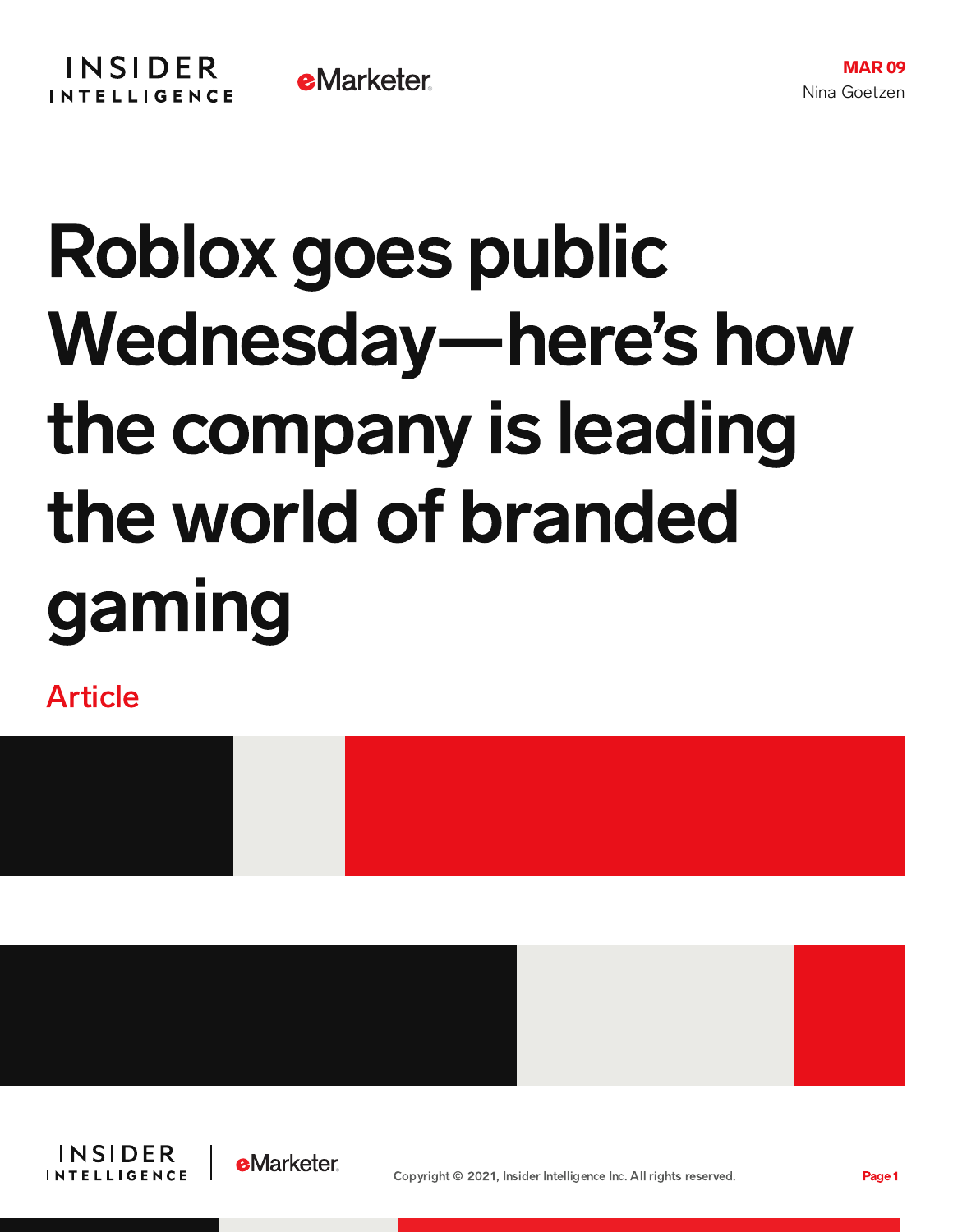Hugely popular video gaming platform Roblox is going [public](https://venturebeat.com/2021/02/22/roblox-plans-to-list-shares-on-march-10-reports-82-revenue-growth-to-923-million-for-2020/) Wednesday, and it's expected to make a splash. The platform has been incredibly successful during the pandemic, [surpassing](https://corp.roblox.com/2020/07/roblox-developers-expected-earn-250-million-2020-platform-now-150-million-monthly-active-users/) 150 million monthly active users by the end of July 2020. It's been an especially big hit among kids: Roblox told The [Verge](https://www.theverge.com/2020/7/21/21333431/roblox-over-half-of-us-kids-playing-virtual-parties-fortnite) earlier that month that "over half" of US kids 15 and younger played Roblox.

Its massive user base and **"**sandbox**"** play style has made it a popular destination for branded gaming content in the past—but it's really taken off during the pandemic. Roblox isn't a linear, story-driven game. Instead, users create their own "universes" that other players can join. These can be minigames or places to hang out. That also means brands can create their own universes without worrying about disrupting gameplay—since 2015, The Walt Disney Co., has [recreated](https://www.fastcompany.com/3068948/roblox-investment-virtual-social-gaming-platform) its theme parks within Roblox, where users can pop in to visit. With events canceled and stores temporarily shuttered, brands [turned](https://digiday.com/marketing/how-roblox-is-paving-the-way-for-a-new-era-of-branded-gaming/) to Roblox to run experiential marketing campaigns or add product placement within its digital worlds. And Roblox wasn't the only beneficiary, with other video games like Animal [Crossing](https://www.thedrum.com/news/2020/04/21/animal-crossing-emerging-media-channel-brands-lockdown) seeing brands from Gucci to Twitter creating their own branded T-shirts to wear in-game.

## As lockdowns end, Roblox (and video games in general) will continue being a valuable marketing destination for two reasons.

- 1. Video games will remain a popular way to reach young consumers. Pre-pandemic, video gaming has always been highly popular among Roblox's main demographic. The majority of US parents reported their kids were playing video games at least once a week (80% of kids 6 and younger, and 81% of kids 7 to 12), [per](https://chart-na1.emarketer.com/232128/how-often-do-us-children-play-online-games-of-parent-respondents-by-age-of-child-oct-2019) a Roblox study conducted in October 2019. And parents have become more accepting of digital device usage during the pandemic, so we don't [expect](https://content-na1.emarketer.com/increased-screen-time-children-teens-likely-here-stay) kids' heightened screen time to drop sharply, even when they're able to socialize in person again.
- 2. Roblox plans to introduce built-in brand advertising capabilities—and other games will likely follow. CEO David Baszucki said during Roblox's investor day [livestream](https://www.youtube.com/watch?v=7XisxSUUbe8) last week that the company is looking to add "native" brand advertising to the game, and even said it is considering introducing the ability to shop for real-life items. The success of in-game advertising within Roblox, Animal Crossing, and [Fortnite](https://apptrigger.com/2020/05/23/fortnite-advertising/) makes it more likely that other video games will follow suit.

**INSIDER** 

**INTELLIGENCE** 

**e**Marketer